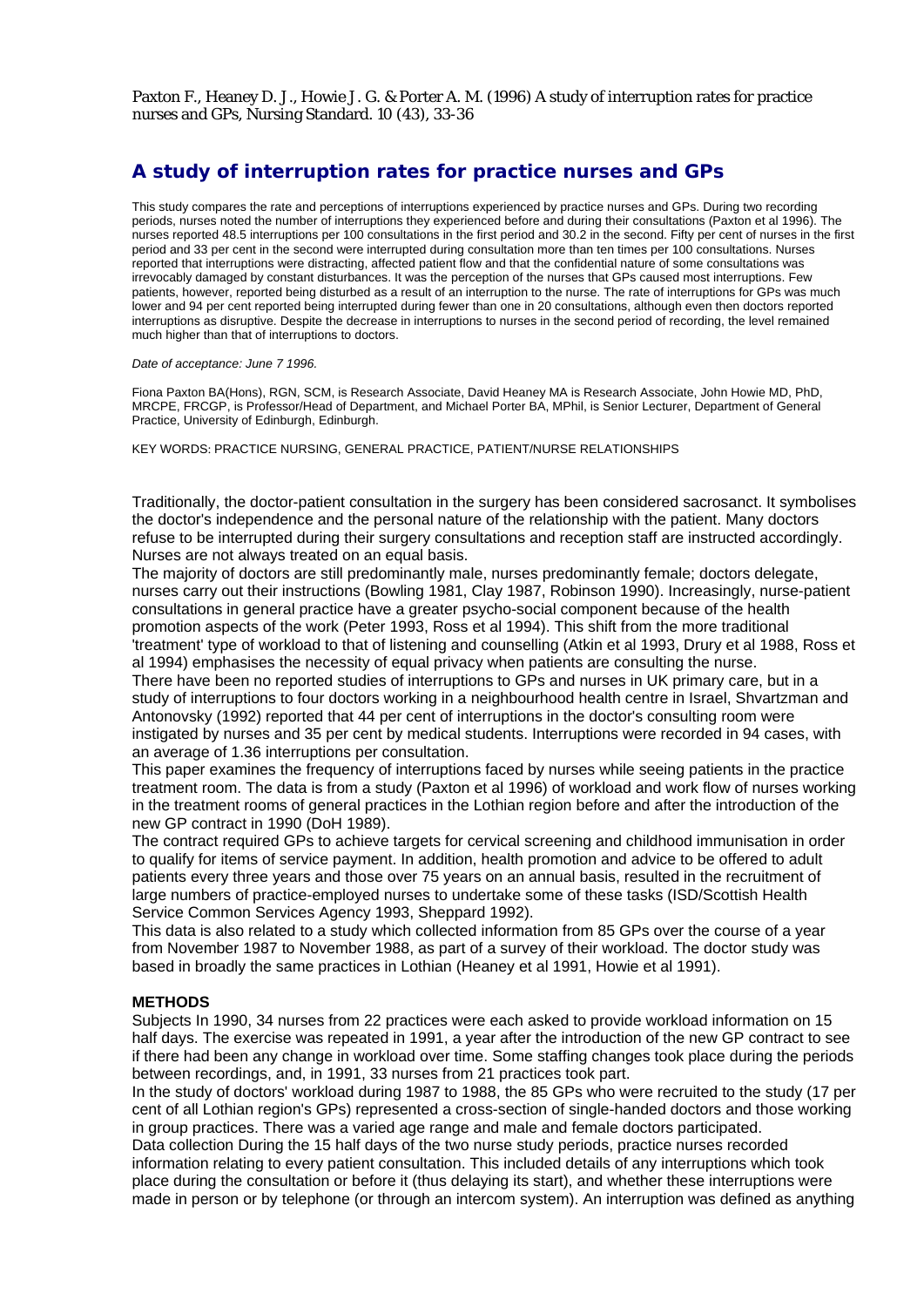that disturbed the continuity of the nurse's work when already engaged on a task or caused a distraction during a consultation with a patient.

Additionally, a sample of patients (n=1,930) from 15 of the 21 participating practices, completed a satisfaction questionnaire during the second year of the nurse workload study. This was to be completed in the waiting room before leaving the surgery. Part of the questionnaire asked patients if they were aware of an interruption to their consultation with the nurse and, if so, whether they found it an intrusion. Although no formal data were collected on nurses' attitudes toward interruptions, each participating nurse was interviewed between the two recording periods, after receiving a mid-way report on some of the findings from the study. Several GPs from the participating practices also commented on the information. In the doctors' study, the GPs recorded information on all surgery consultations on one day in every 15 for the year from November 1987 to November 1988. The method of collecting information about interruptions was similar to the method used for the nurses. A detailed description of the methods used and the results obtained from the doctor study have been reported elsewhere (Heaney et al 1991, Howie et al 1991).

# **RESULTS**

Nurses During both periods of recording, the mean consultation time for the nurses was 9.7 minutes. In the first recording period, the nurses collected data on 6,675 consultations and, during the second period, they collected data on 6,050 consultations. The necessary information for analysis in this paper was available for 6,353 and 5,725 consultations respectively.

Nurses reported 48.5 interruptions per 100 consultations (n=3,081) (Table 1) during the first phase and 30.2 interruptions per 100 consultations (n=1,729) during the second phase of recording. The interruption rate decreased in each category during the second period, with interruptions in person decreasing more markedly than interruptions by telephone, and interruptions during consultations decreasing more than those before consultations.

|                     | PERIOD 1 |                                | PERIOD <sub>2</sub> |                            |
|---------------------|----------|--------------------------------|---------------------|----------------------------|
|                     | No.      | Rate per 100 consultations No. |                     | Rate per 100 consultations |
| Before consultation |          |                                |                     |                            |
| Phone               | 470      | 7.4                            | 315                 | 5.5                        |
| Person              | 534      | 8.4                            | 326                 | 5.7                        |
| Total               | 1,004    | 15.8                           | 641                 | 11.2                       |
| During consultation |          |                                |                     |                            |
| Phone               | 997      | 15.7                           | 561                 | 9.8                        |
| Person              | 1,080    | 17.0                           | 527                 | 9.2                        |
| Total               | 2,077    | 32.7                           | 1,088               | 19.0                       |
| Total interruptions | 3,081    | 48.5                           | 1,729               | 30.2                       |
| Total consultations | 6,353    |                                | 5,725               |                            |

### **Table 1. Nurse interruptions.**

Consultations interrupted by individuals coming into the treatment room during a consultation almost halved in the second period, from 17.0 to 9.2 per 100 consultations. Nurses, however, reported that they seldom interrupted doctors during consultations. The reception staff were asked to notify the GP between consultations if advice or help was requested. In 7.5 per cent of consultations in the first year and 5.5 per cent of consultations in the second year, nurses requested the assistance of the GP.

Patients In response to the patient satisfaction questionnaire, 27 per cent of patients who had had an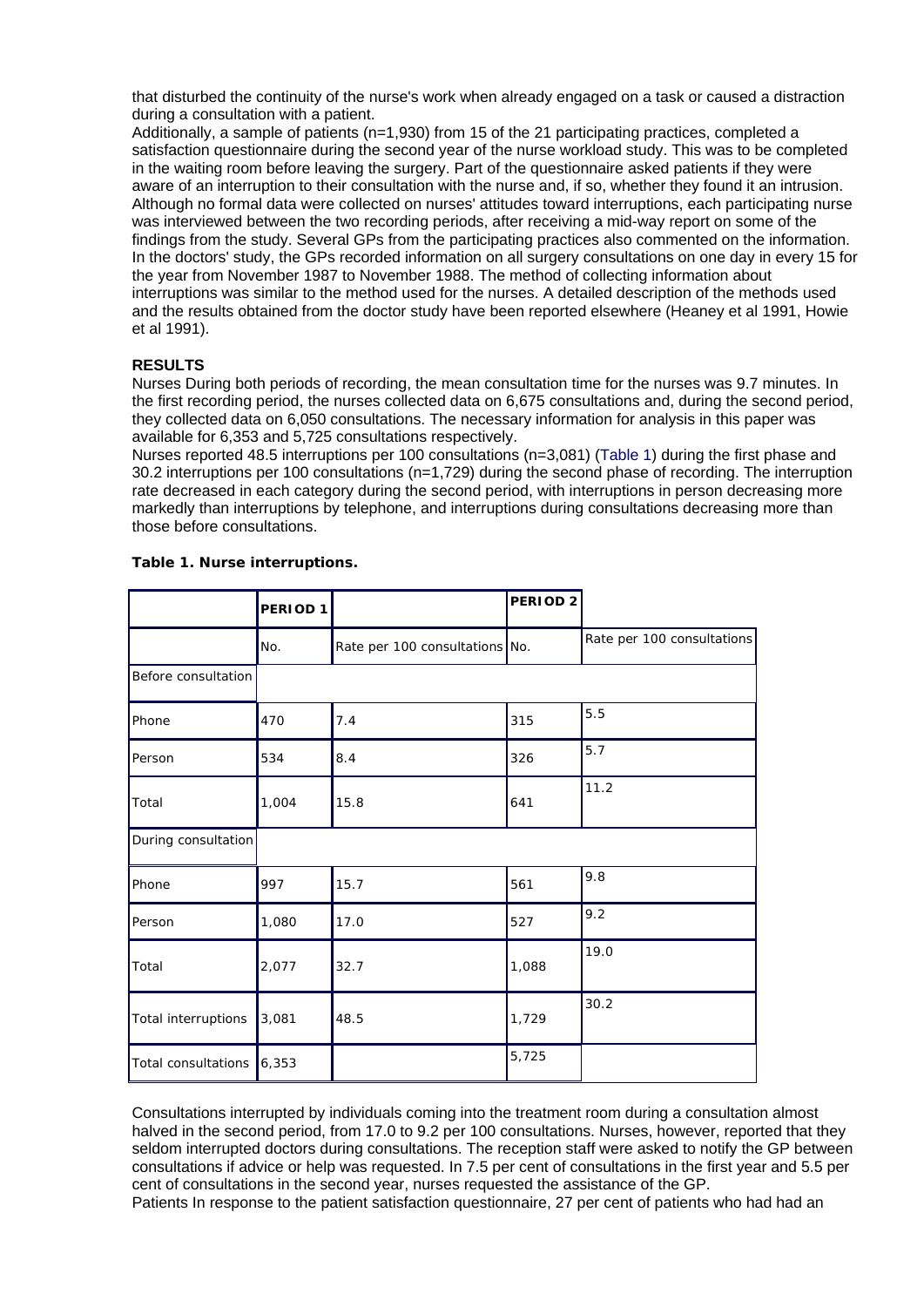interrupted consultation were aware of the interruption, and 15 per cent of these patients (or 4 per cent of those interrupted) reported that they found it an intrusion.

General practitioners In the study of GPs, the mean consultation time for doctors was 7.9 minutes and they collected data on 21,707 consultations. In total they were interrupted at a rate of 18.6 interruptions per 100 consultations (4,030 times) (Table 2). Although interruptions before consultations were in a similar range to that of the nurses, the greatest difference between nurses and doctors was in the interruption rate during consultations. The doctors were interrupted during consultation by someone entering the room in 2 per cent of cases in comparison to the 17 per cent and 9 per cent reported for nurses.

|                     | No.    | Rate per 100<br>consultations |
|---------------------|--------|-------------------------------|
| Before consultation |        |                               |
| Phone               | 1,139  | 5.2                           |
| Person              | 1,091  | 5.0                           |
| Total               | 2,230  | 10.2                          |
| During consultation |        |                               |
| Phone               | 1,394  | 6.4                           |
| Person              | 406    | 1.9                           |
| Total               | 1,800  | 8.3                           |
| Total interruptions | 4,030  | 18.6                          |
| Total consultations | 21,707 |                               |

Comparison between nurses and doctors For many doctors, interruptions during consultations by people were reported as a rare event. Thirty six per cent of doctors were never interrupted and notably, 94 per cent of doctors were interrupted during less than one consultation in 20 (Table 3).

### **Table 3. Comparison of nurses' and doctors' interruptions in person during consultation.**

#### **Nurses: Period 1 (1990)**

9 per cent of nurses (3) were interrupted less than once in 100 consulations 50 per cent of nurses (17) were interrupted more than 10 times in 100 consultations 21 per cent of nurses (7) were interrupted more than 20 times in 100 consultations

#### **Nurses: Period 2 (1991)**

15 per cent of nurses (5) were interrupted less than once in 100 consulations 33 per cent of nurses (11) were interrupted more than 10 times in 100 consultations 6 per cent of nurses (2) were interrupted more than 20 times in 100 consultations

#### **Doctors**

36 per cent of doctors (31) were interrupted less than once in 100 consulations 32 per cent of doctors (27) were interrupted more than twice in 100 consultations 6 per cent of doctors (5) were interrupted more than five times in 100 consultations

Percentage figures cumulative at each extreme

In contrast, 50 per cent of nurses were interrupted more than ten times in 100 consultations during the first period of recording. This level fell to 33 per cent during the second period.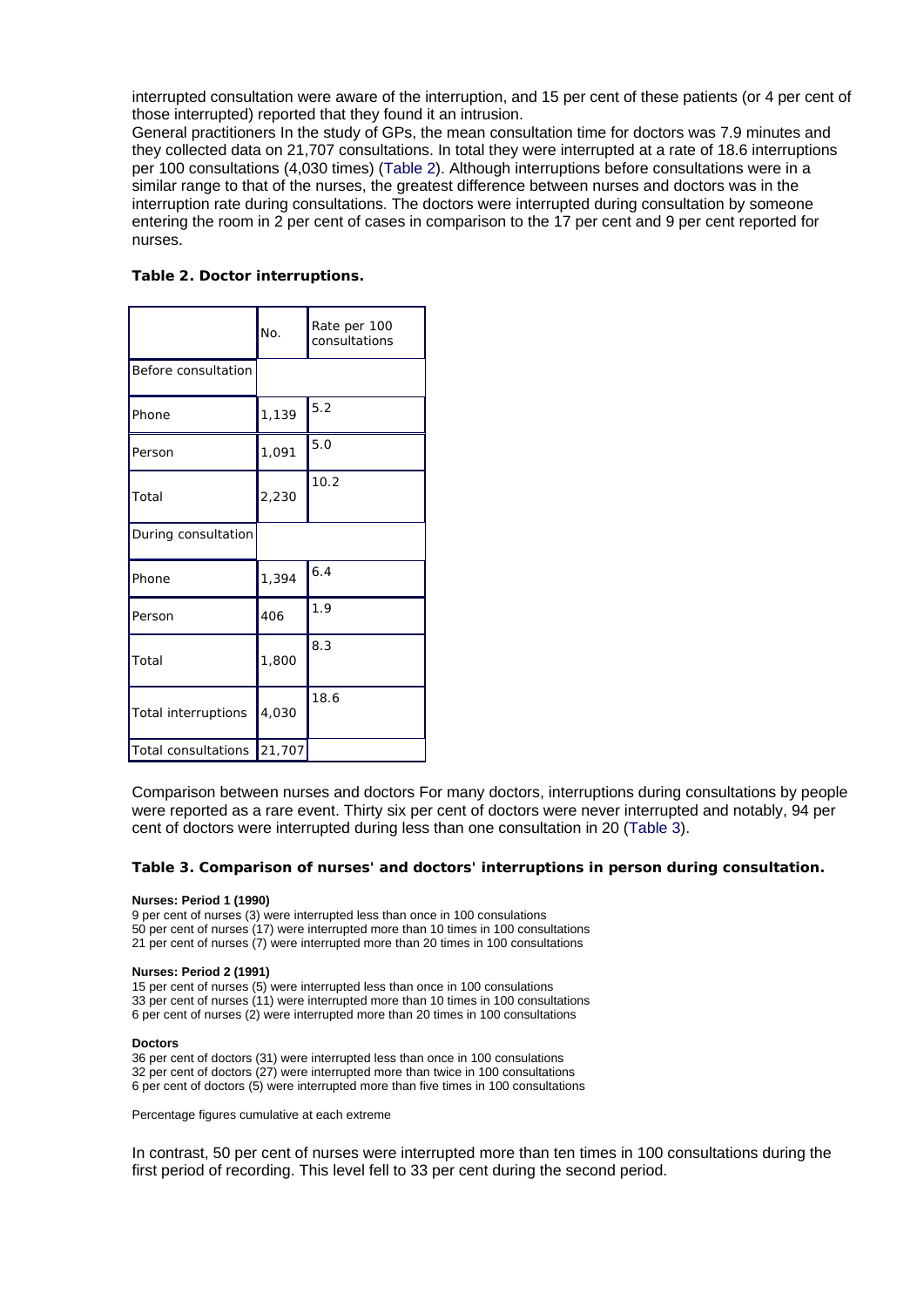# **DISCUSSION**

Interruptions to nurse consultations In the nurse study, 39 per cent of consultations involved a direct referral from the doctor. The referrals that resulted in an interruption occurred where doctors telephoned through to the treatment room, used an intercom system, or came in to the nurse to explain the nature of that referral or another referral about to take place.

The reduction in the level of interruptions during the second recording period was possibly a consequence of giving the nurses a mid-way report on some of the findings from the first part of the study, which included interruption data. The nurses reported concern that the level of interruptions they had experienced was so high, and the intervention caused them to make an effort to reduce interruptions in the second year. Intervention was not part of the study design, but the effects were, hopefully, beneficial for nurses and patients. It should also be noted that the rate of interruptions to the nurses, rather than their workload, was measured in the part of the study reported in this paper.

The nurses who reported the highest number of interruptions in the first recording period had a marked reduction in interruption levels in the second year. The changes in interruption rate in 1991 could also reflect the fact that the nurses were working more autonomously, making more of their own appointments and undertaking more of the health promotion and illness prevention procedures specified in the new GP contract.

Doctors in the participating practices, who commented on the findings, disclaimed responsibility for more than an occasional interruption. Certainly, in discussion with the nurses, several of the interruptions were reported to be by reception staff who were unsure how to deal with patient problems and asked for advice from the nurse. In some cases, receptionists asked the nurse to make a decision about whether a patient requiring an appointment should be seen by the doctor or the nurse. The nurses reported that they regularly had to make decisions of this kind because the receptionists did not want to interrupt the doctor. Other nursing colleagues were reported to be responsible for interrupting consultations. Interruptions by other community nurses usually consisted of district nurses coming in to collect supplies, or health visitors borrowing equipment for clinics or collecting leaflets from treatment rooms that held the main store cupboard. Similarly, doctors working in practices where the treatment room housed the drug cupboard came in while the nurses were consulting to restock their medical bags or to ask the nurses to do so. A practical solution to this particular problem could perhaps be found if surgeries had sufficient space to locate supplies in another area.

Nurse and patient responses to interrupted nurse consultations Ten per cent of nurse consultations in the first year and 17 per cent in the second year involved some kind of therapeutic listening, making any interruption a distraction. In discussion with the nurses, many reported that people coming in to the treatment room while they were consulting did not knock at the door and, having come in, did not identify themselves to the patient. In several cases, the nurses reported that while having a delicate conversation with a patient, the interruption disturbed the flow of the consultation to such an extent that it was impossible to recover the rapport that had existed up to the moment of interruption.

The assumption that patients feel equally distracted by interruptions when having a conversation with the nurse is not supported in this nurse study (4 per cent of those interrupted reported feeling it was an intrusion). Perhaps this reflects the public image that it is the doctor's prerogative to give the nurse instructions and it is the duty of the nurse to carry them out. Thus, any interruption to the nurse's consultation by the GP is not perceived as an interruption by the patient, but simply the doctor using the power of delegation. Time spent in a consultation with the doctor on the other hand is precious and patients reasonably expect to have that time dedicated to their problems.

Interruptions to GP consultations Doctors were seldom interrupted by nurses during a consultation and the GPs participating in the nurse study reported that they only occasionally interrupted the nurse. As 39 per cent of nurse consultations involved a direct referral, perhaps doctors did not consider that sometimes these referrals could constitute an interruption.

Communication The perception of nurses as understanding, sympathetic and accessible is perhaps the reason why other members of the primary healthcare team, such as reception staff and other nursing colleagues, are more likely to disturb a nurse-patient consultation than a doctor-patient consultation. While it is recognised that communication between doctors and nurses working together in general practice is very important, perhaps the nature of the communication deserves closer attention. Some doctors never experience interruptions at all and most doctors do not experience interruptions on the scale that nurses do. Nevertheless, doctors who do get interrupted report these interruptions as stressful (Howie et al 1993) It has also been reported that doctors feel more stressed when there is no nurse on duty in the practice (Howie et al 1993) Nurses also report that frequent interruptions are stressful and, if this is the case, it may affect the quality of care they provide.

It is accepted that many practices do negotiate methods of working together as a team to meet the needs of the staff concerned, and of the practice population that they serve (Adelaide Medical Centre Primary Health Care Team 1991). In some practices, however, the structure of the nurse's employment is still relatively unco-ordinated, with no specific role definition, and the number and type of tasks delegated by the GP allows the nurse little control and direction in his or her work. This, perhaps unwitting, lack of